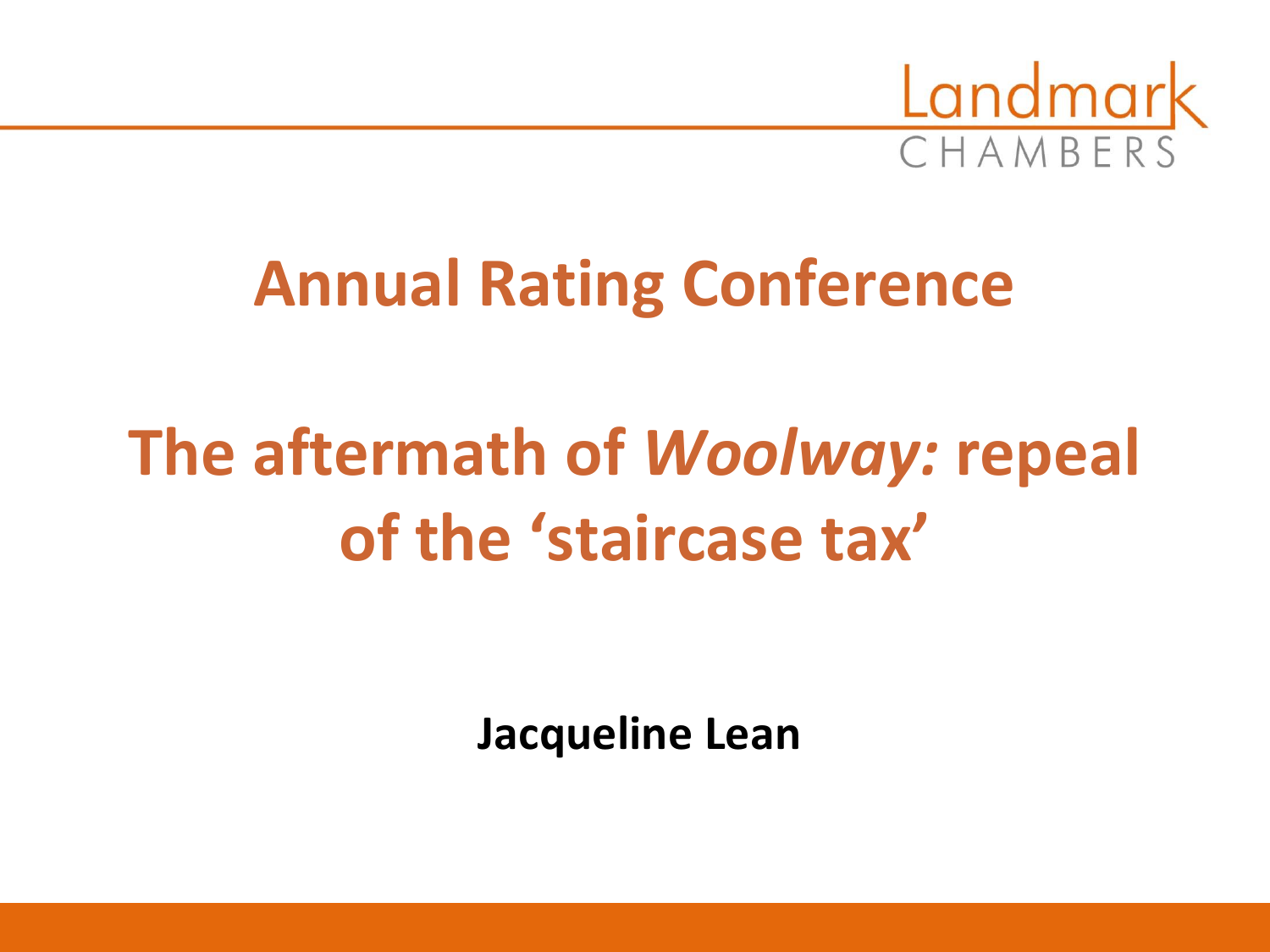### **Previous VOA practice**

"*Following the general rules set out in [Gilbert (VO) v S Hickinbottom & Sons Ltd [1956] 2 Q.B. 40], it has been the practice of the Valuation Office Agency to treat contiguous properties as a single hereditament when occupied by the same person. The Valuation Office Agency's approach to the meaning of contiguous was to treat two units of property as being contiguous where they were separated by a wall or floor/ceiling. For example, a floor/ceiling between two otherwise contiguous offices may contain services in a void occupied by the landlord but such space in walls and floors/ceiling were not considered by the Valuation Office Agency to prevent the units of property being contiguous"*

'Business Rates in multi-occupied properties'

Consultation on reinstating the practice of the Valuation Office Agency prior to the decision of the Supreme Court in Woolway (VO) v Mazars [2015] UKSC 53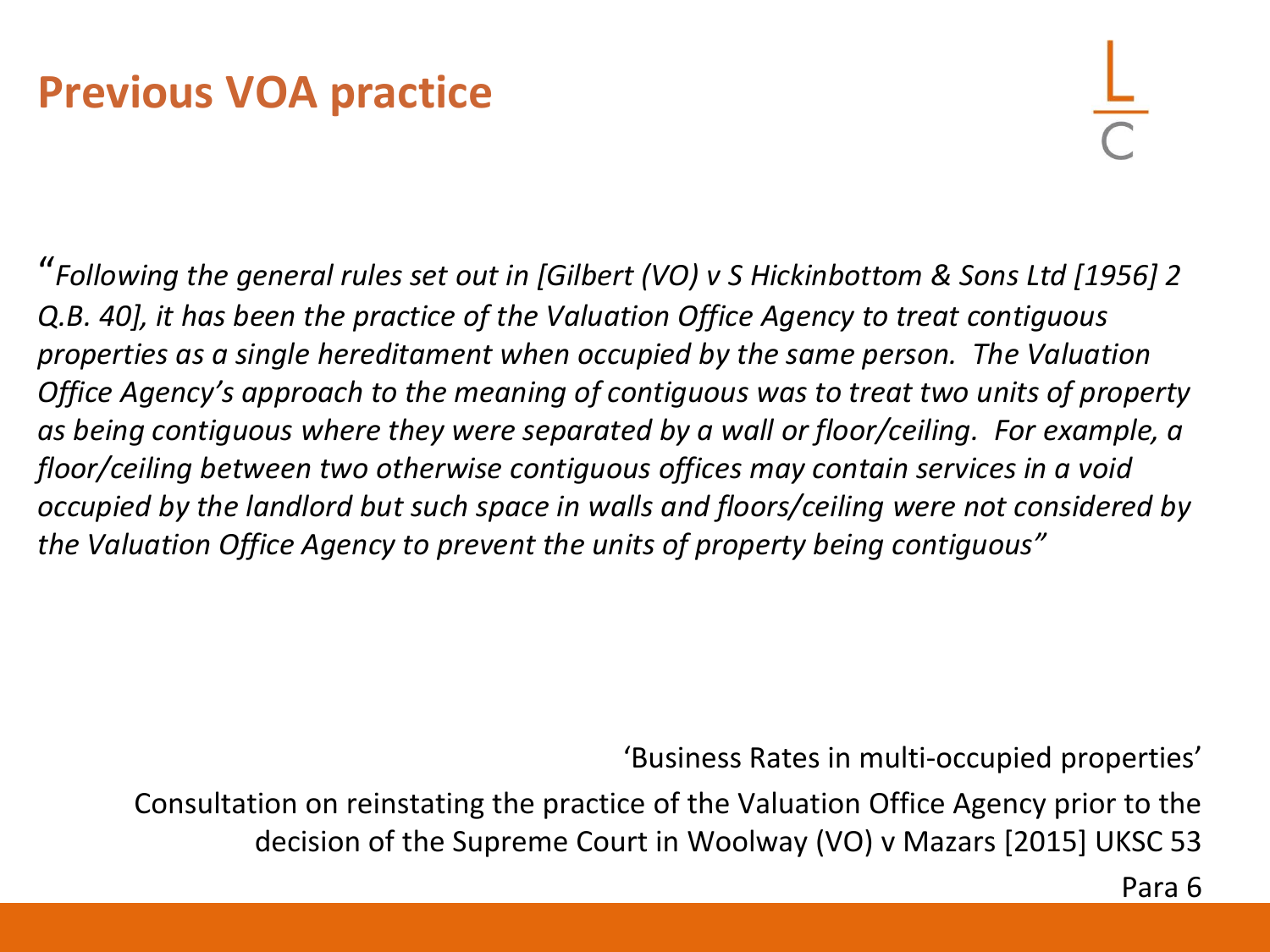#### **Previous VOA practice**

"*There were some exceptions to the general rules:*

*a. two contiguous properties in the same occupation would still be treated as separate hereditaments where the two parts were used for wholly different purposes. An example might be where one part was capable of separate letting and was not in use, and*

*b. two non-contiguous properties separated by a public highway or common area (such as a common corridor) would still be assessed as a single hereditament where a sufficiently strong functional connection could be shown to exist between the two parts. An example would be 2 parts of a golf course separated by a road."*

'Business Rates in multi-occupied properties'

Consultation on reinstating the practice of the Valuation Office Agency prior to the decision of the Supreme Court in Woolway (VO) v Mazars [2015] UKSC 53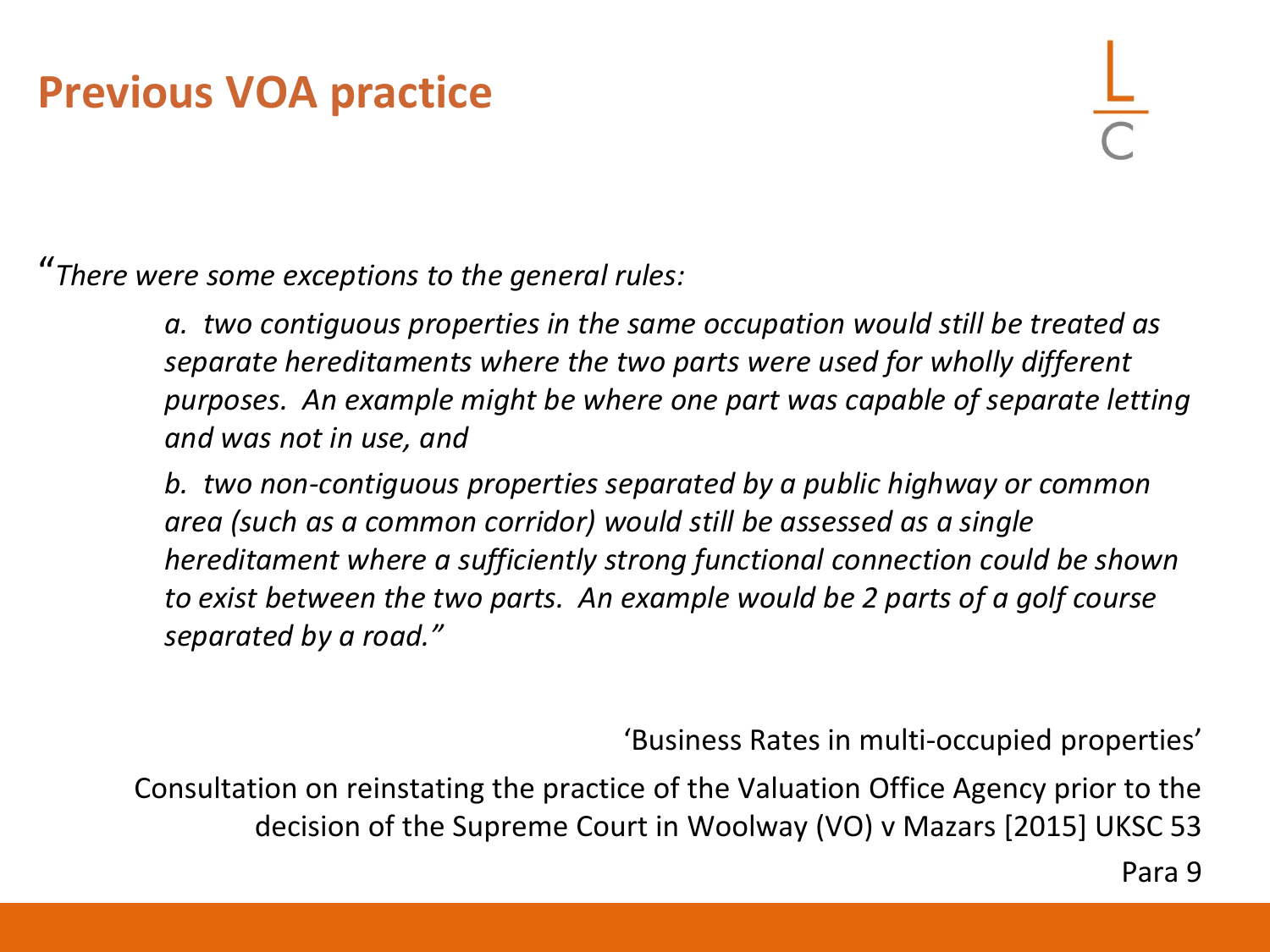#### **The Issue**

#### *Woolway (VO) v Mazars LLP* **[2015] UKSC 53**

"*43 It was suggested in the discussion in this case that if the two parts of the office had been on adjacent floors they could have been treated as one hereditament on the view that they were contiguous in the vertical rather than the horizontal plane. That, in my view, is a contrived argument. The disjunction of the two parts of the ratepayer's offices lies in the fact that the only access between them is through the public part of the building. The same disjunction would apply even if they were on adjacent floors. In that event, I would have taken the view that they remained separate hereditaments."*

*"56 In my opinion, two separate self-contained floors in the same office building, whether or not they are contiguous, cannot be said to satisfy such a test, at least in the absence of very unusual facts. Once they cease to be self-contained, because, say, an internal means of access (eg an internal staircase) is constructed, so that each floor is accessible from the other without going onto other property—eg the common parts of the building—then the two hereditaments will normally be treated as have been converted into one larger hereditament. Unless there is such a means of access, each floor is selfcontained from the other, and each can be occupied and let independently of the other. Accordingly, I can see no good reason why they should be treated as a single hereditament merely because they happen to be let to and occupied by the same tenant. ….."*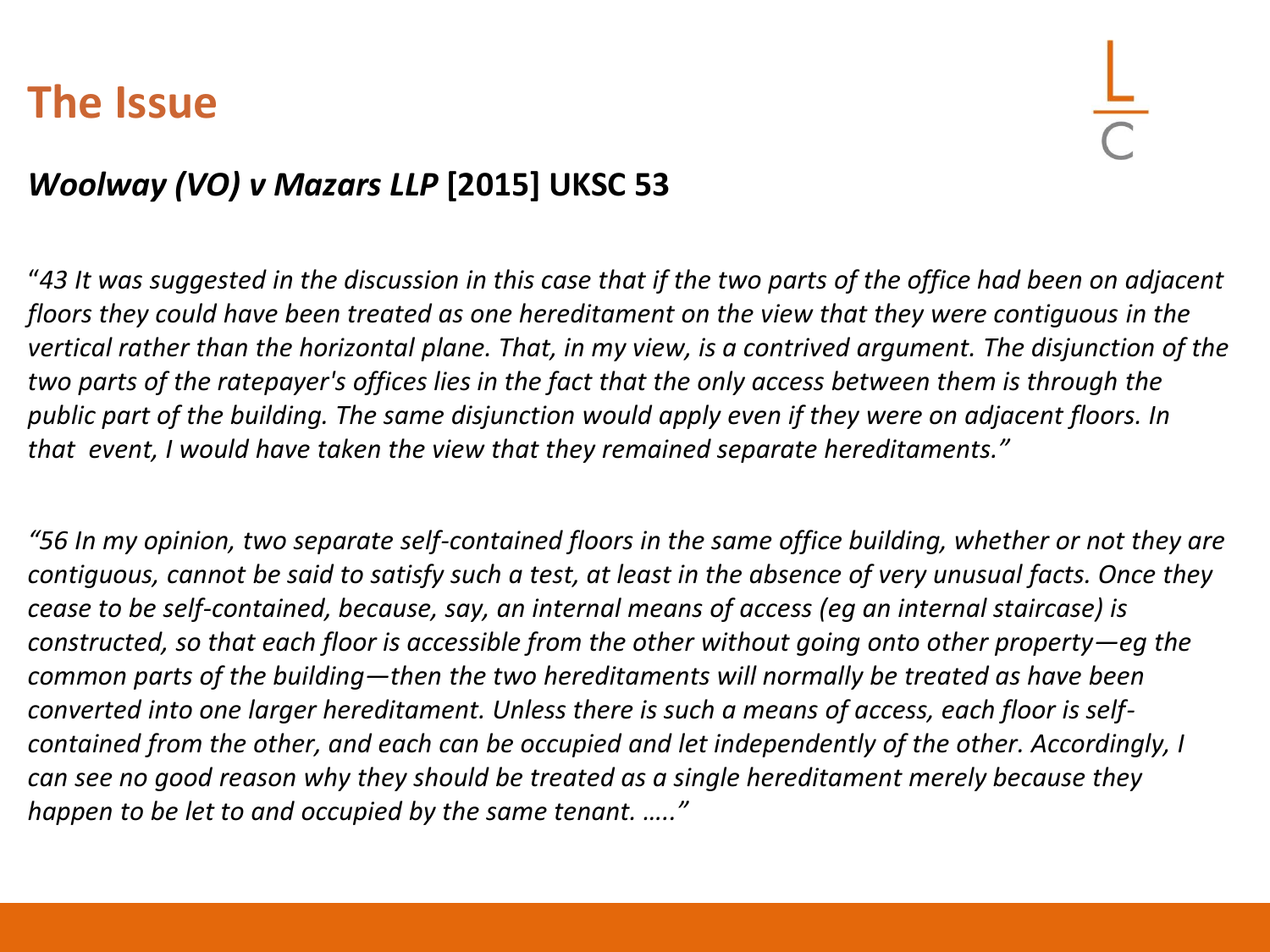

- **Some instances of amendments to the 2010 List (following receipt of a BAR) , with loss of 'quantum discount' and demands for backdated rates;**
- **Potential for principles in** *Woolway* **to be applied to appeals outstanding at date of SCt decision – with risk of changes to hereditament/rates liability;**
- **Leases negotiated against backdrop of previous VOA practice – limited scope for amending to take account of new approach post** *Woolway*
- **Application to vertically adjoining (though not interconnected) properties: when is an occupier in "exclusive possession" of common parts?**
- **(From 1 April 2017) potential ineligibility for Small Business Rate Relief**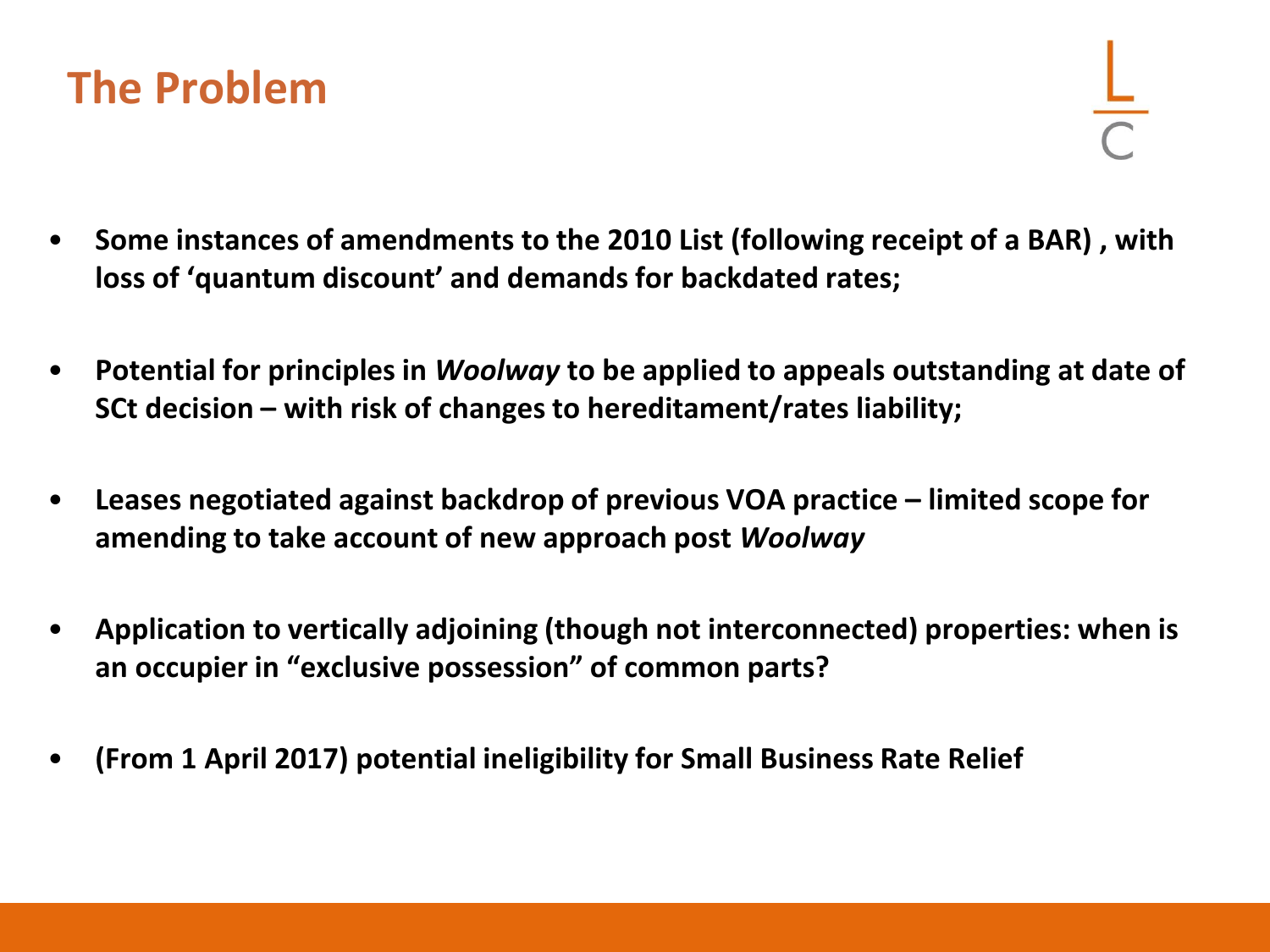# **The Government's response**

#### **Autumn Budget 2017:**

**"**I've also listened to businesses affected by the so-called 'staircase tax'.

We will change the law to ensure that where a business has been impacted by the Supreme Court ruling it can have its original bill reinstated if it chooses, and backdated."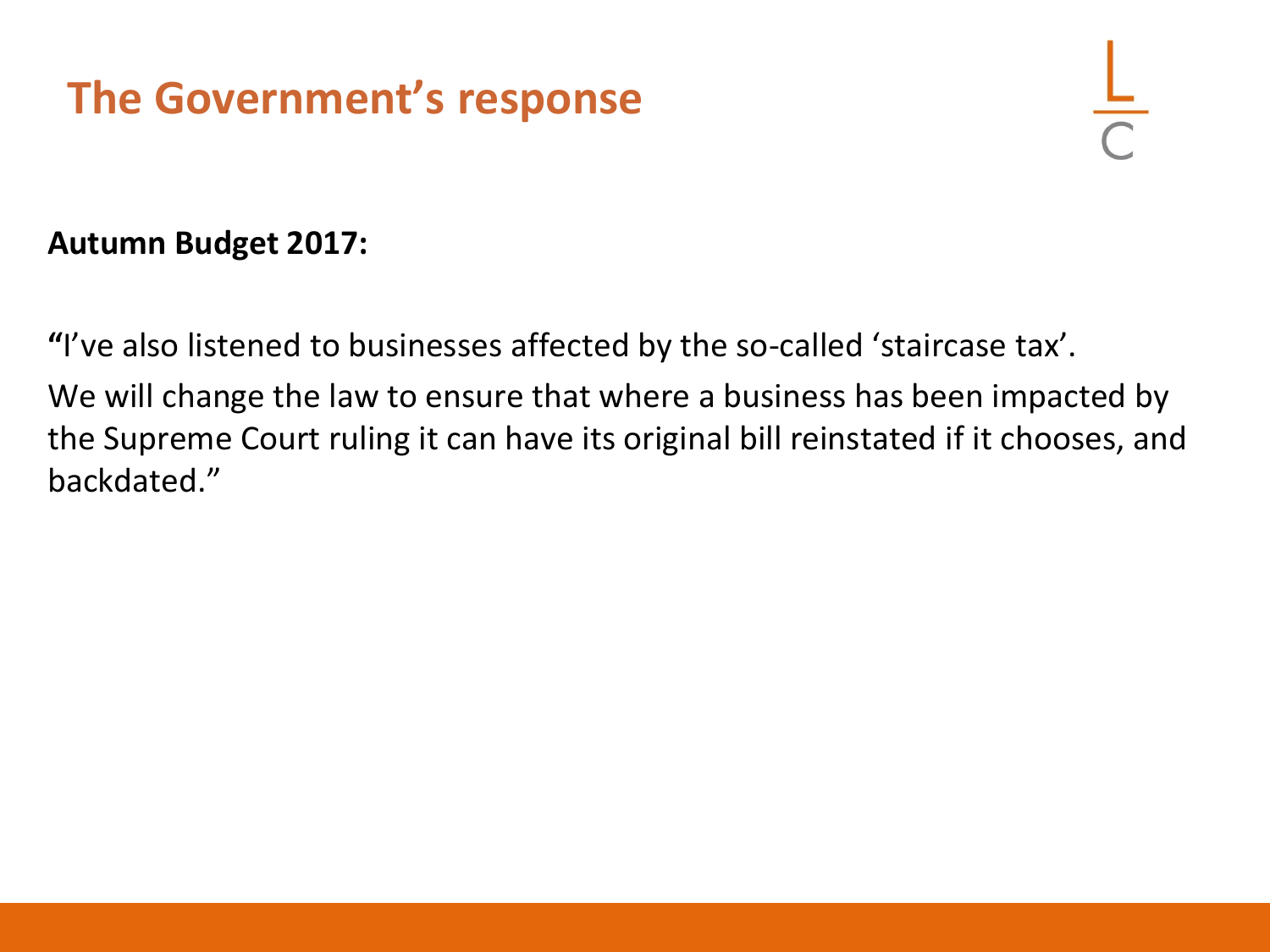# **The Government's response**

**'Business Rates in multi-occupied properties'**

**Consultation on reinstating the practice of the Valuation Office Agency prior to the decision of the Supreme Court in Woolway (VO) v Mazars [2015] UKSC 53**

- *"… the Government will legislate to reinstate the relevant elements of the Valuation Office Agency's practice prior to the Supreme Court decision"* (para 22)
- *"… some alterations as a result of the Mazars decision may have been backdated to 1 April 2010. To allow the Valuation Office Agency to reapply its previous practice to affected properties, the change in legislation will be retrospective to 1 April 2010…" (para 32)*
- *"The government wants to ensure that those ratepayers who have been affected by the Mazars decision in the 2010 rating list have the opportunity to request a reassessed rateable value on the basis of the reinstated previous practice of the Valuation Office Agency. Therefore, once the Bill receives Royal Assent, the government will provide a right to make a proposal to amend the 2010 rating list" (para 37)*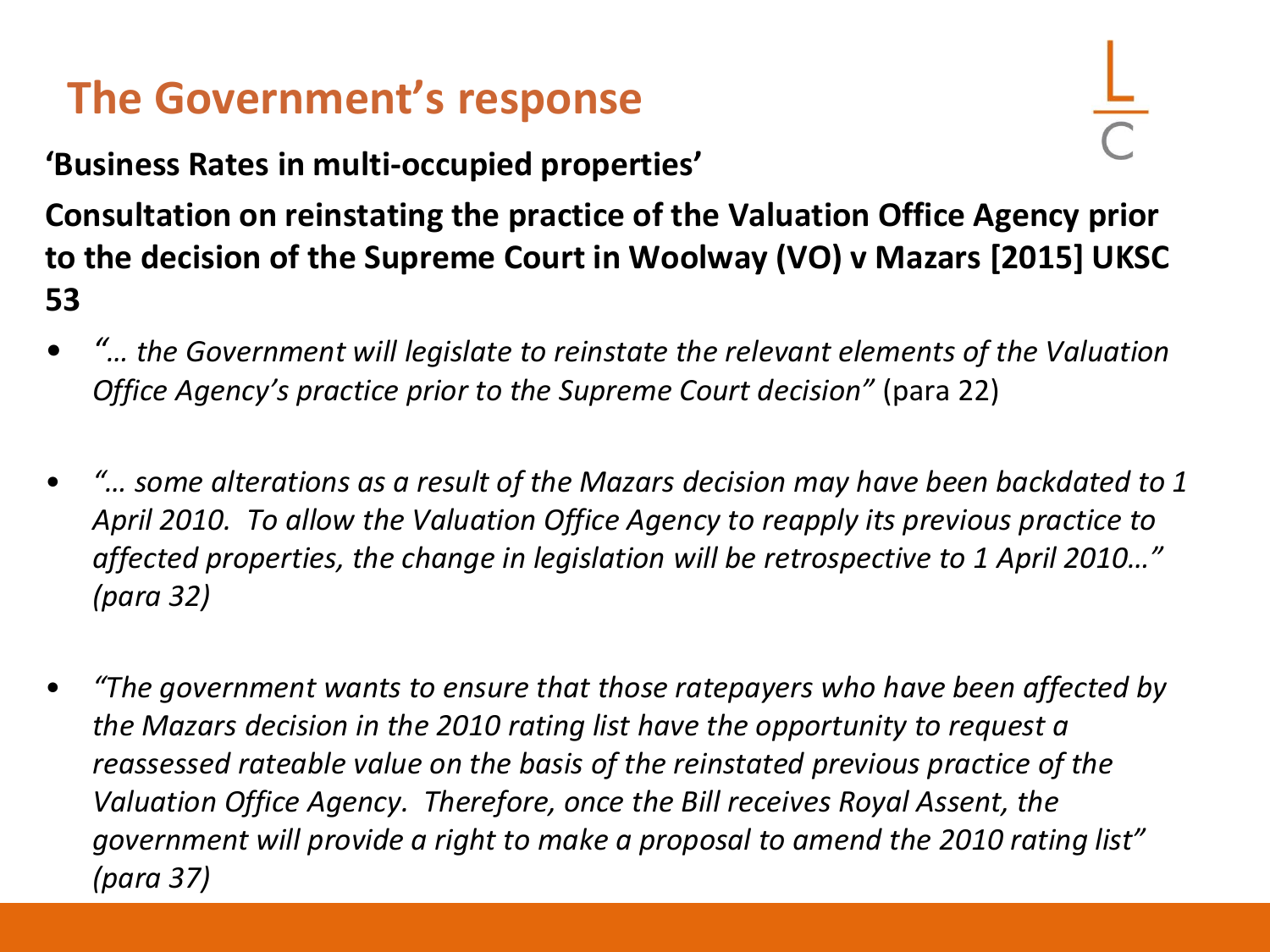- **Rating (Property in Common Occupation) and Council Tax (Empty Dwellings) Bill lodged 23 March 2018 (2R 23 April 2018)**
- "A Bill to Make provision, where two or more hereditaments occupied or owned by the same person meet certain conditions as to contiguity, for those hereditaments to be treated for the purposes of non-domestic rating as one hereditament; and to increase the percentage by which the billing authority in England may increase the council tax payable in respect of a long-term empty dwelling"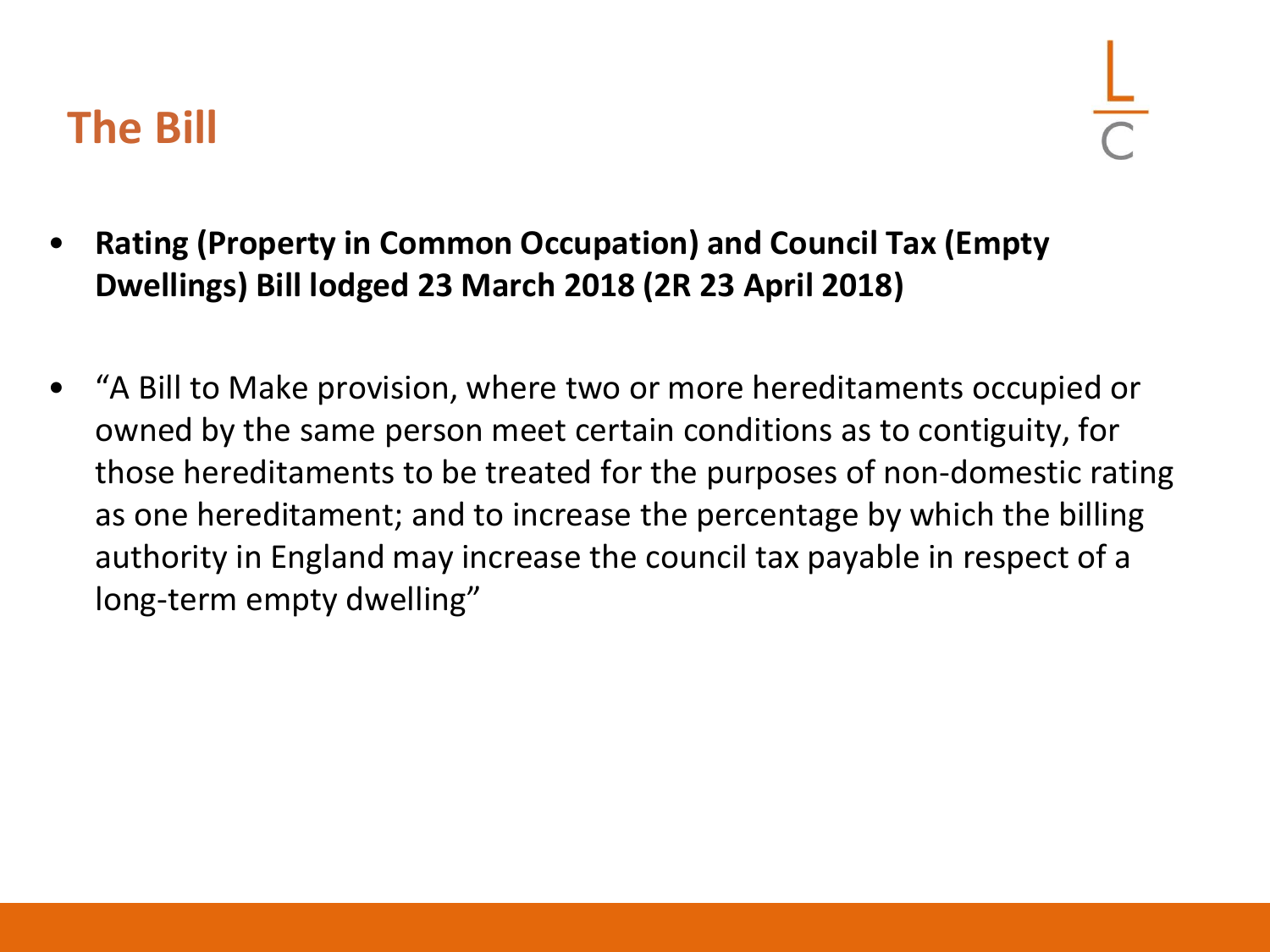- **Rating (Property in Common Occupation) and Council Tax (Empty Dwellings) Bill lodged 23 March 2018 (2R 23 April 2018)**
- "A Bill to Make provision, where two or more hereditaments occupied or owned by the same person meet certain conditions as to contiguity, for those hereditaments to be treated for the purposes of non-domestic rating as one hereditament; and to increase the percentage by which the billing authority in England may increase the council tax payable in respect of a long-term empty dwelling"
- In respect of non-domestic rating, would insert new subsections (3ZA)- (33ZD) after subsection (3) in section 64 of the **Local Government Finance Act 1988** (Clause 1(1))
- Clause 1(2) provides that changes are to have effect from 1 April 2010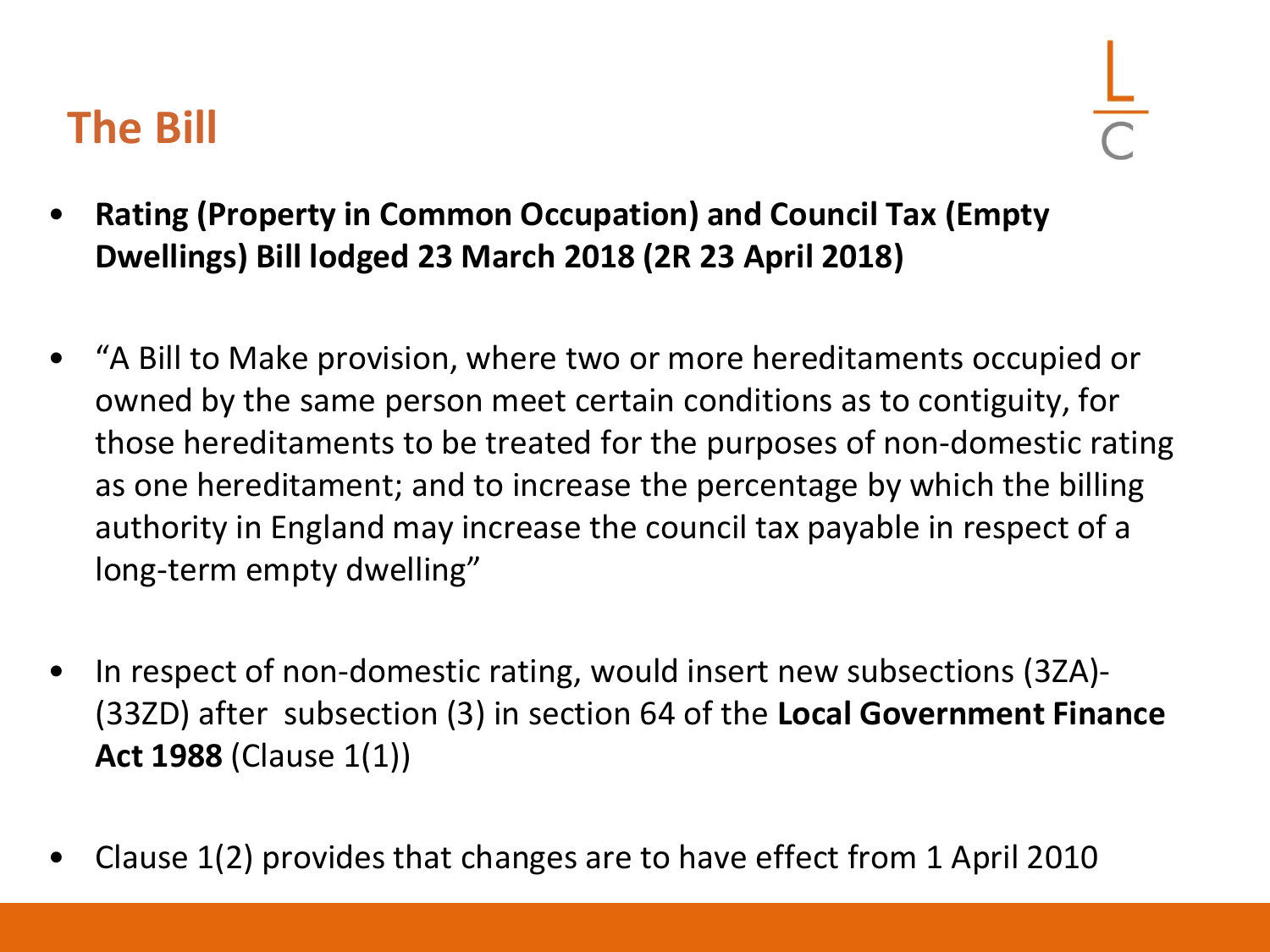#### SS(3ZA)

*In relation to England, where-*

- *(a) two or more hereditaments (whether in the same building or otherwise) are occupied by the same person,*
- *(b) the hereditaments meet the contiguity condition (see subsection (3ZC)), and*
- *(c) none of the hereditaments is used for a purpose which is wholly different from the purpose for which any of the other hereditaments is used,*

*The hereditaments shall be treated as one hereditament*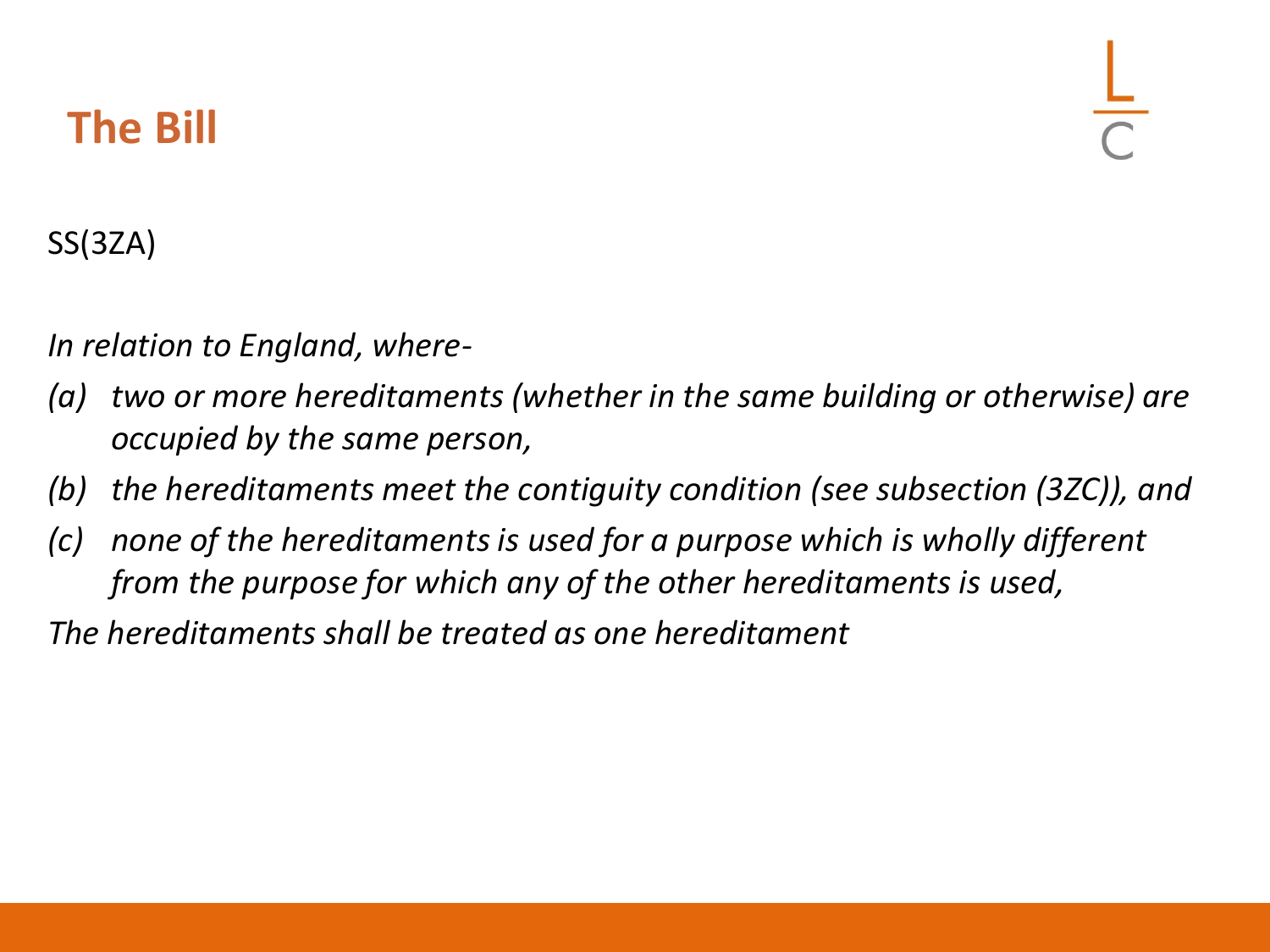#### SS(3ZC)

*The hereditaments meet the contiguity condition if-*

- *(a) at least two of the hereditaments are contiguous,*
- *(b) where not all of the hereditaments are contiguous with each other –*
	- *(i) one or more of the hereditaments is contiguous with one or more of the hereditaments falling within paragraph (a)*
	- *(ii) each of the remaining (if any) is contiguous with at least one hereditament that falls within sub-paragraph (i) or this sub-paragraph*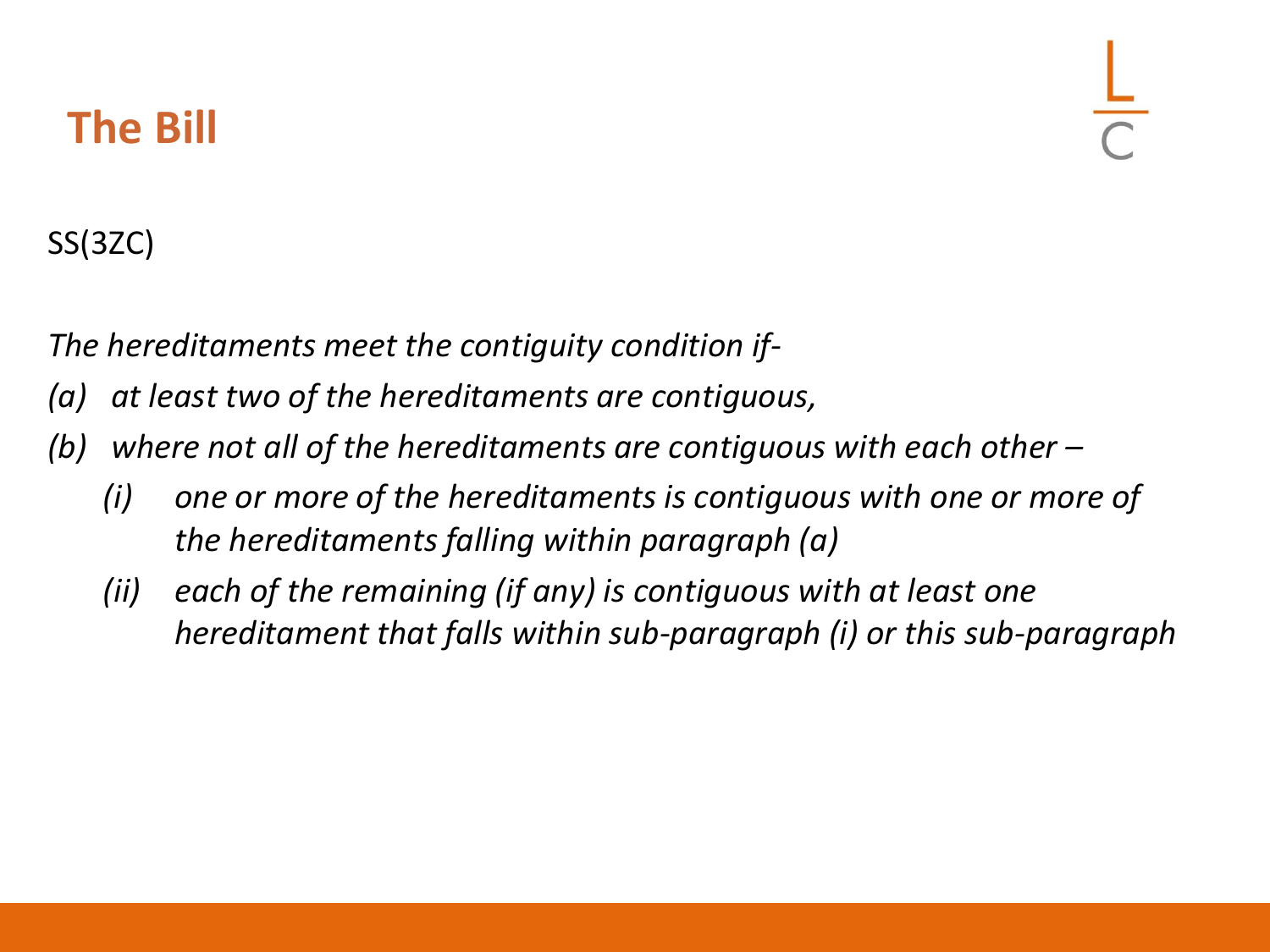#### SS(3ZD)

*For the purposes of subsection (3ZC) two hereditaments are contiguous if-*

- *(a) Some or all of a wall, fence or other means of enclosure of one hereditament forms all or part of a wall, fence or other means of enclosure of the other hereditament, or*
- *(b) The hereditaments are one consecutive stories of a building and some or all of the floor of one hereditament lies directly above all or part of the ceiling of the other hereditament,*

*and hereditaments occupier or owned by the same person are not prevented from being contiguous under paragraph (a) or (b) merely because there is a space between them that is not occupied or owned by that preson*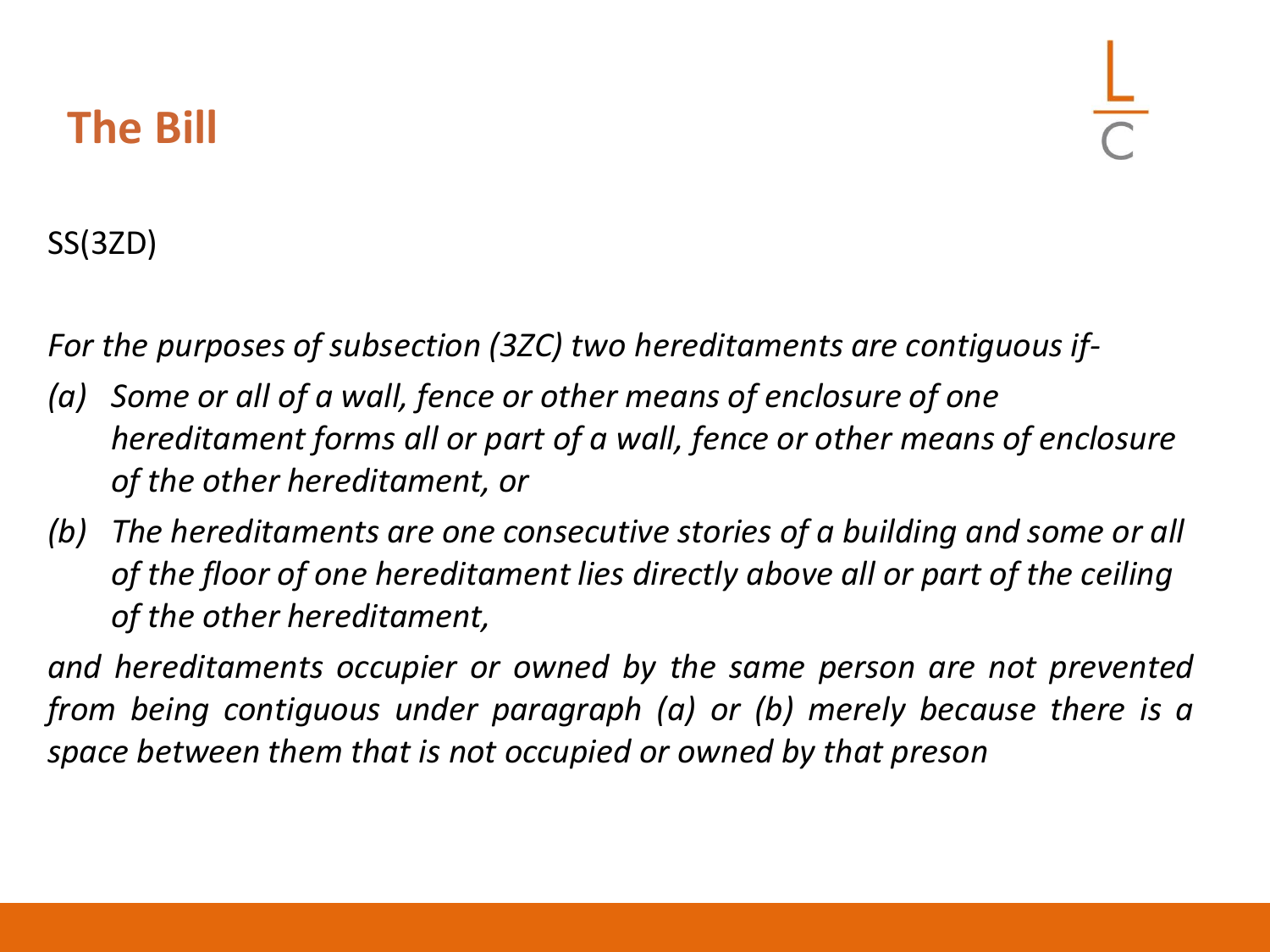#### SS(3ZD)

*For the purposes of subsection (3ZC) two hereditaments are contiguous if-*

- *(a) Some or all of a wall, fence or other means of enclosure of one hereditament forms all or part of a wall, fence or other means of enclosure of the other hereditament, or*
- *(b) The hereditaments are one consecutive stories of a building and some or all of the floor of one hereditament lies directly above all or part of the ceiling of the other hereditament,*

*and hereditaments occupier or owned by the same person are not prevented from being contiguous under paragraph (a) or (b) merely because there is a space between them that is not occupied or owned by that person*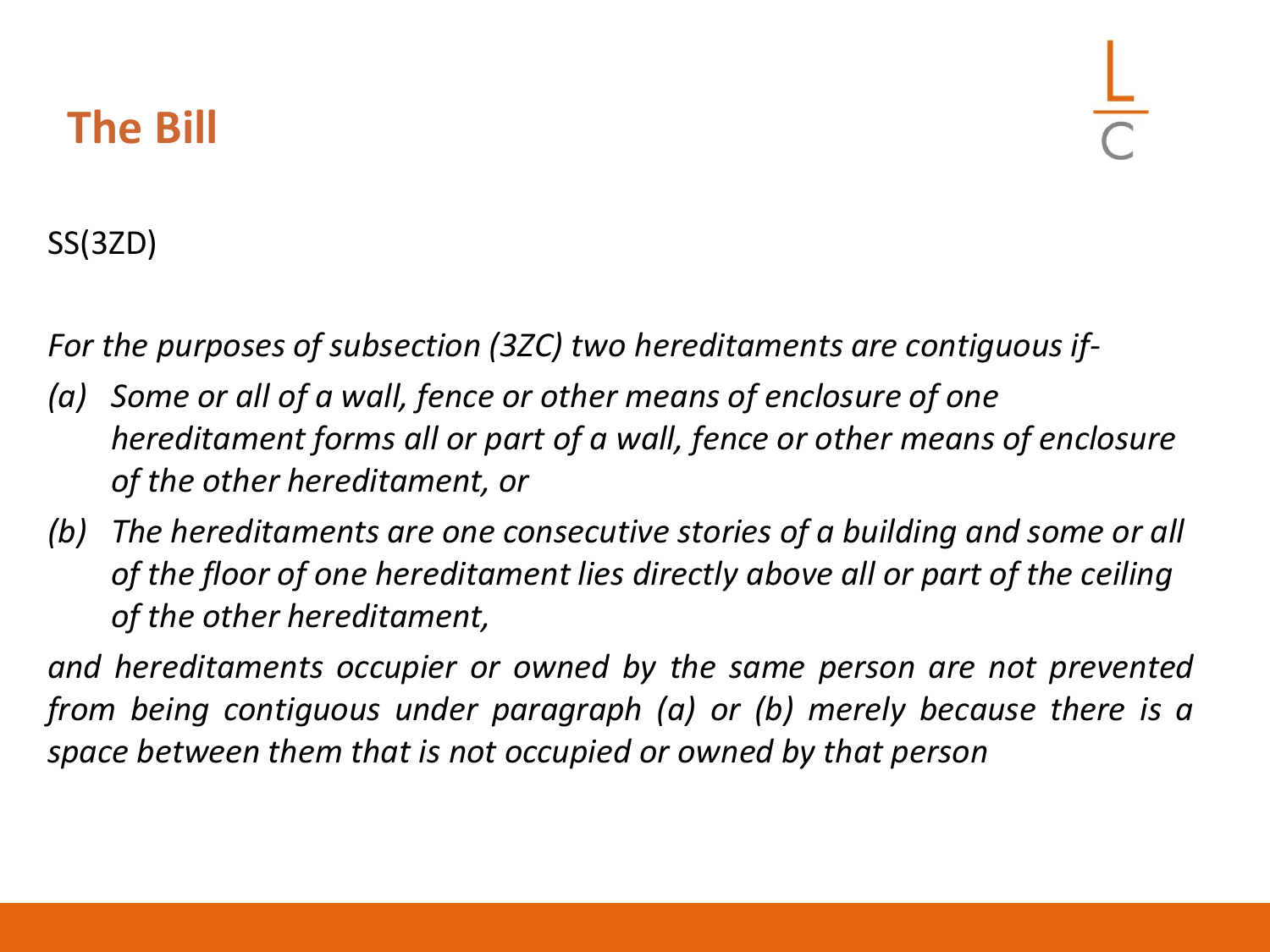# **Effect of the Bill**

- "*"… the Government will legislate to reinstate the relevant elements of the Valuation Office Agency's practice prior to the Supreme Court decision"*  (Consultation doc para 22)
	- $-$  Offices on adjoining floors  $\checkmark$
	- Adjoining offices on the same side of a corridor  $\checkmark$
	- Premises (including a parcel of land) separated by a wall / fence / other means of enclosure -  $\checkmark$
	- Land / premises separated by a public highway or common area eg golf course (see para 9b of consultation document) - ??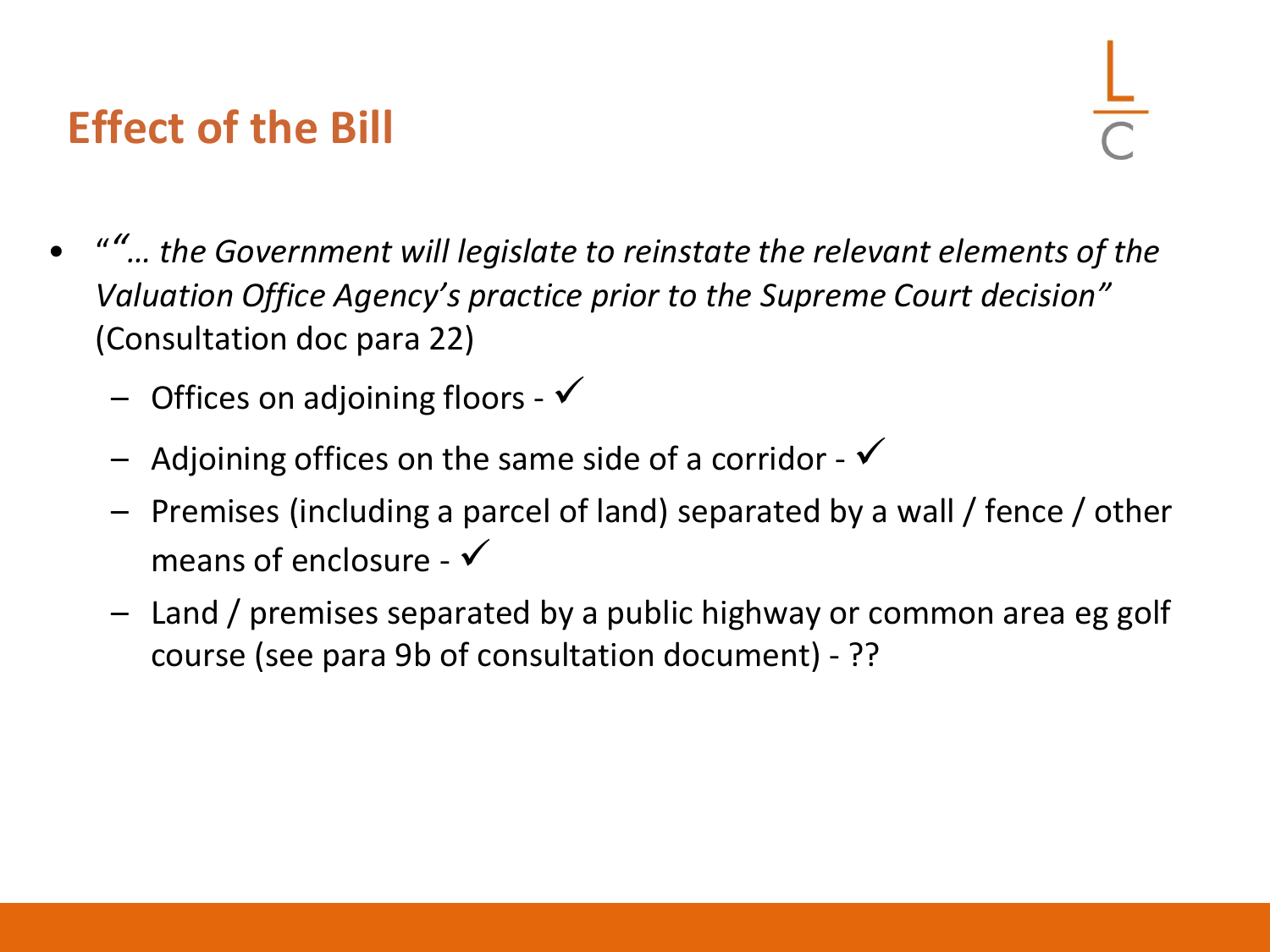# **Effect of the Bill**

- Does it go too far?
	- *Trunkfield (V0) v Camden LBC* [2011] RA 1 (LC)
		- "*Contiguity is, in most cases, a good starting-point for determining whether property in the same occupation constitutes one or more than one hereditament, and it may well provide the obvious answer on the facts of a particular case: see Slough Heat and Power Ltd v Thompson (VO) [2009] RA 1. Whether it does or not, however, may depend on the type of hereditament under consideration…"*
		- What is required is a "common-sense assessment of the features of the case" (citing Morris LJ in *Gilbert v Hickinbottom)*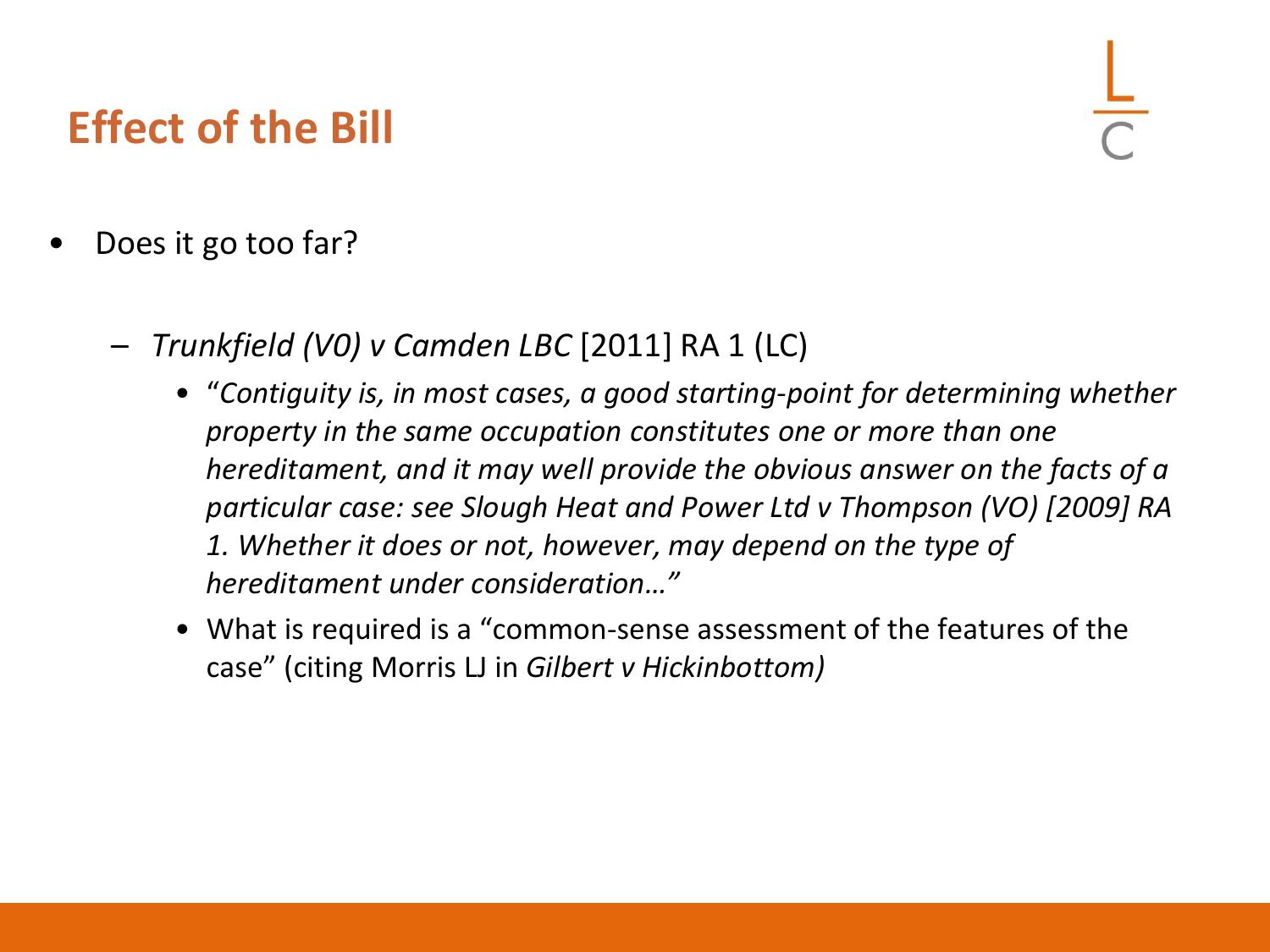### **Effect of the Bill**

- Bill would seem to 'deem' horizontally adjoining industrial units/ warehouses in the same ownership/occupation and not used for "wholly different" purposes.
	- Merely reinstating VOA previous practice?
	- Risk of unintended consequences?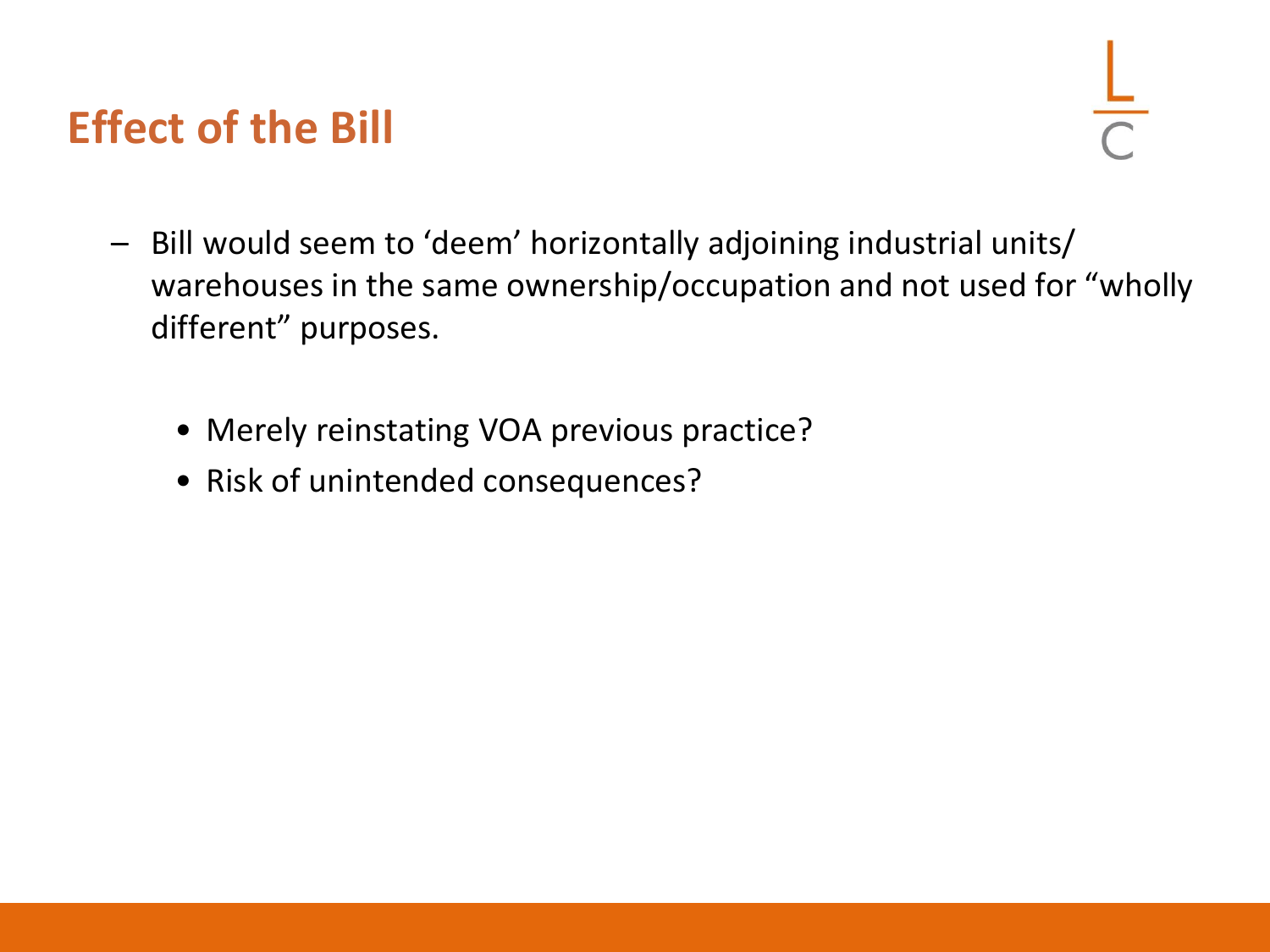# **Unoccupied properties**

SS(3ZA)

*In relation to England, where-*

- *(a) two or more hereditaments (whether in the same building or otherwise) are -*
	- *(i) owned by the same person, and*
	- *(ii) unoccupied*
- *(b) the hereditaments –*
	- *(i) Cease to be occupied on the same day, and*
	- *(ii) Have remained unoccupied since that day*
- *(c) Immediately before that day, the hereditaments were, or formed part of, a single hereditament by virtue of subsection (3ZA),and*
- *(d) The hereditaments meet the contiguity condition (see subsection (3ZC)*

*the hereditaments shall be treated as one hereditament*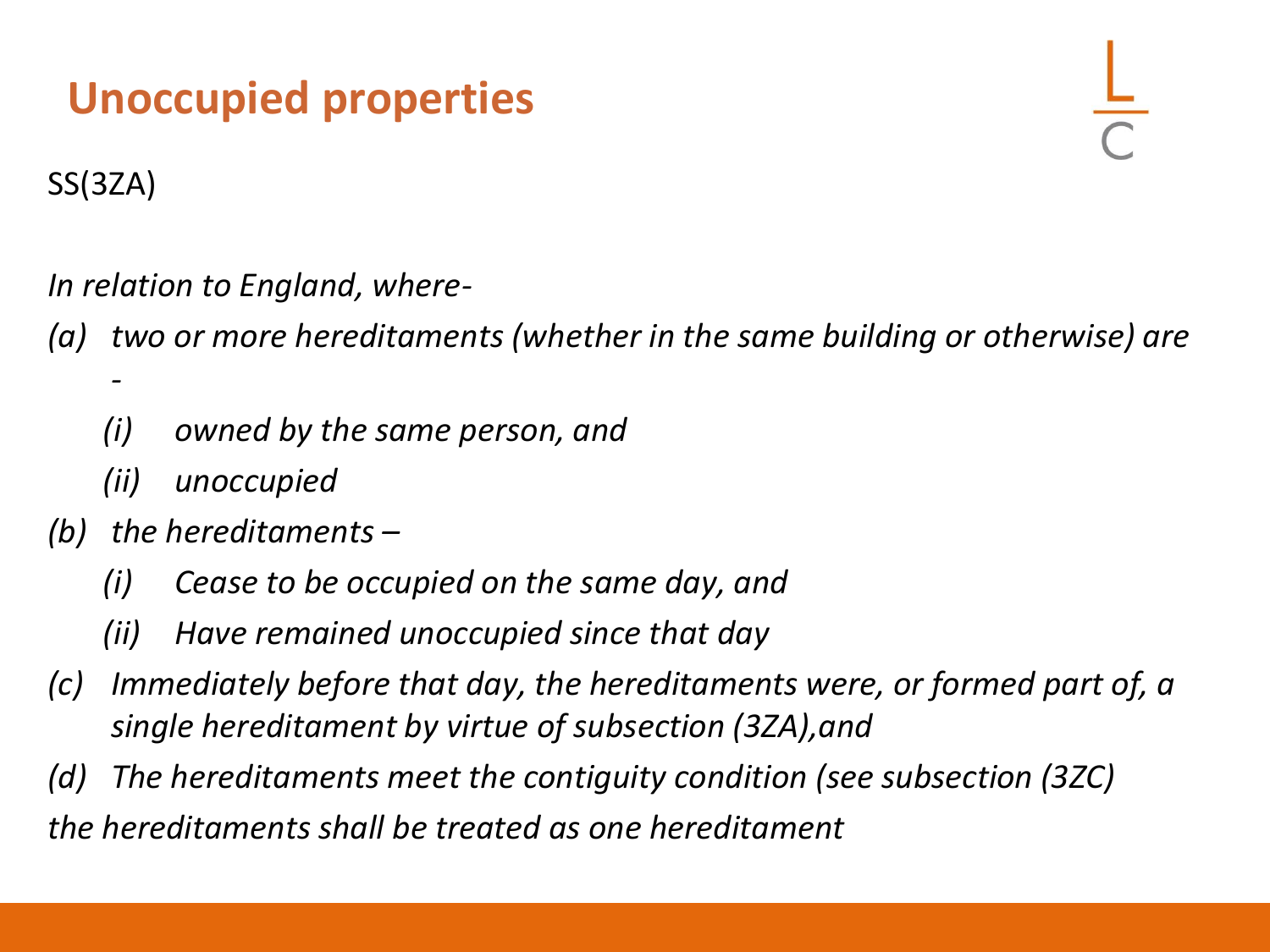#### **Yet to come…**

- *"The government wants to ensure that those ratepayers who have been affected by the Mazars decision in the 2010 rating list have the opportunity to request a reassessed rateable value on the basis of the reinstated previous practice of the Valuation Office Agency. Therefore, once the Bill receives Royal Assent, the government will provide a right to make a proposal to amend the 2010 rating list" (Consultation doc para 37)*
- No further indication in Explanatory Notes / 2R debate as to implementation of this commitment (other than post R/A)
- Strong preference expressed by consultees for former appeals structure (not Check Challenge and Appeal system).
- Government's position appears to be that that will be adopted (see para 12 Summary of Responses and Government Response) and that it *"will consider the regulations in draft with rating practitioners before proceeding"*